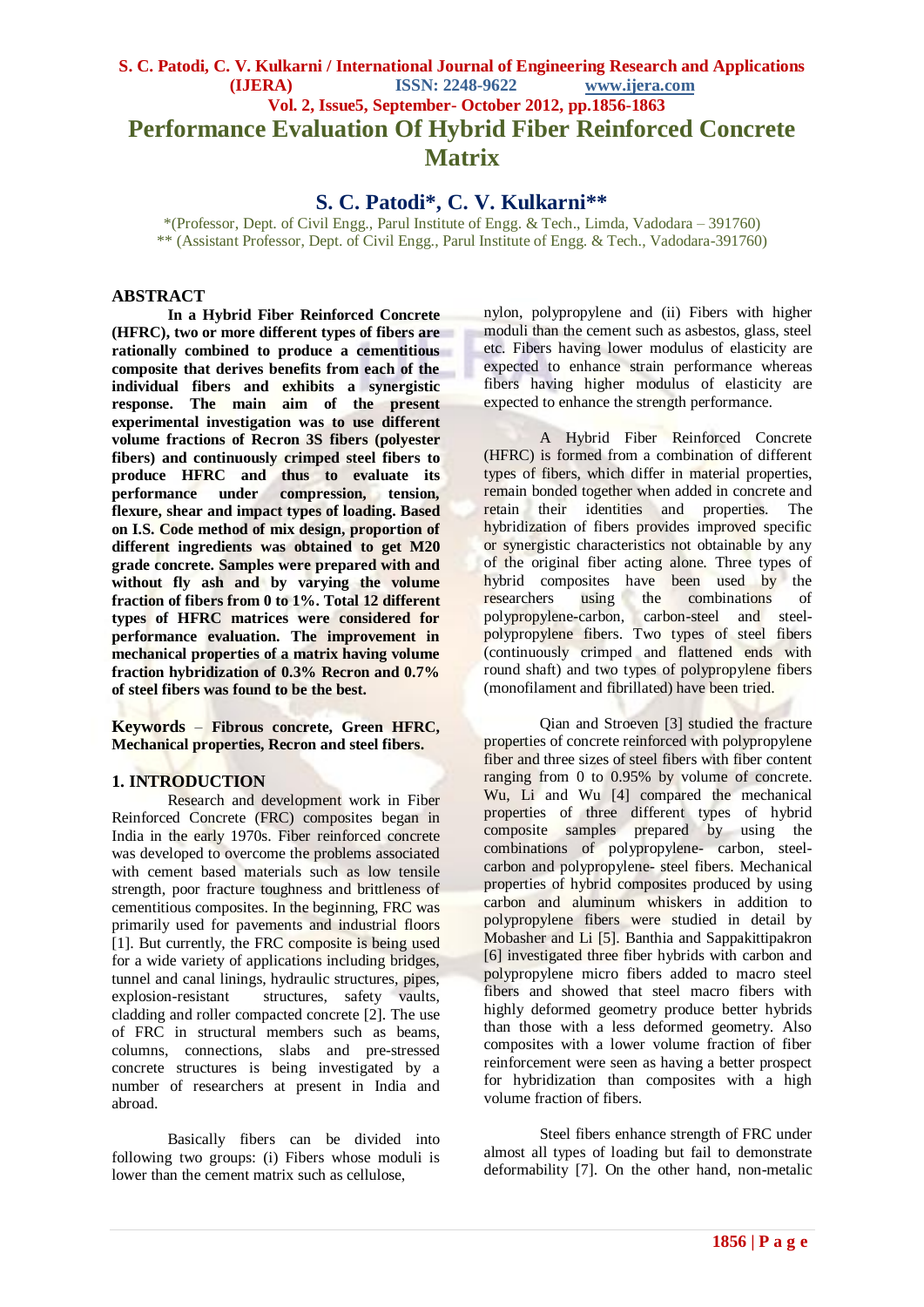fibers such as Recron 3S (henceforth referred as Recron) fibers demonstrate superb deformation under different types of loading with moderate strength enhancement [8]. Therefore, the objective of the present study was to evaluate the mechanical properties of FRC having hybrid combinations of a metallic fiber (steel fiber) and a non-metallic fiber (Recron fiber). The total fiber volume fraction was kept up to 1% primarily from the point of view of providing good workability. With increase in fiber volume not only the workability is affected but also the cost of HFRC composite increases. For comparative evaluation of performance, 12 different types of mixes and 5 different types of specimens were prepared and tested under different types of loading.

### **2. PREPARATION OF SPECIMENS**

For the preparation of specimens, 53 grade Ordinary Portland Cement (OPC), locally available Zone-I sand having specific gravity as 2.62 and fineness modulus of 3.05, crushed angular coarse aggregate of 20 mm maximum size having specific gravity as 2.65 and fineness modulus of 6.9 and potable tap water were used. Trial mixes were prepared using I. S. Code method of mix design [9] to achieve a target strength corresponding to M20 strength at 28 days. Finally a mix proportion of 1: 1.445: 2.836: 0.471 (ratio by weight of cement: sand: coarse aggregate: water) was found appropriate to produce M20 concrete.

For preparing HFRC samples, Recron and steel fibers having properties as reported in Table 1 were used with fiber fraction up to 1% by volume of concrete. Six different proportions of Recron and steel fibers were tried for casting the different types of specimens with their designation as follows: 0: 0 (RS00), 1: 0 (RS10), 0: 1 (RS01), 0.5: 0.5 (RS55), 0.3: 0.7 (RS37), and 0.7: 0.3 (RS73) where R and S indicate percentage volume fraction of Recron and steel fibers respectively. For comparison purposes, another similar set of six mixes was prepared by using Pozzolona Portland Cement (PPC) instead of Ordinary Portland Cement (OPC). Such samples were distinguished from earlier samples by just writing P before RS where P stands for Pozzolona cement (containing 28% fly ash). In case of preparation of mix for the fibrous composite, to achieve the desired workability, a chemical admixture BASF Rheo-build 817 RL was used keeping the dose as 0.8% by weight of cement.

| <b>Table 1 Properties of Fibers Used</b> |  |
|------------------------------------------|--|
|------------------------------------------|--|

| <b>Property</b> | <b>Recron Fiber</b> | <b>Steel Fiber</b> |  |
|-----------------|---------------------|--------------------|--|
| Material        | Polyester           | Low Carbon         |  |
|                 |                     | <b>Steel</b>       |  |
| Shape           | Straight            | Continuously       |  |
|                 |                     | Crimped            |  |
| Cross section   | Substantial         | Round              |  |

|               | Triangular           |                      |  |
|---------------|----------------------|----------------------|--|
| Diameter      | $30 \mu m$           | $0.45$ mm            |  |
|               | (Eq. Dia.)           |                      |  |
| Length        | 12.5 mm              | $25 \text{ mm}$      |  |
| Tensile       | 1000                 | 1079                 |  |
| Strength      | MPa                  | <b>MPa</b>           |  |
| Specific      | 1.36                 | 7.60                 |  |
| Gravity       |                      |                      |  |
| Modulus<br>of | 17250                | 207300               |  |
| Elasticity    | (N/mm <sup>2</sup> ) | (N/mm <sup>2</sup> ) |  |
| Pictorial     |                      |                      |  |
| View          |                      |                      |  |
|               |                      |                      |  |
|               |                      |                      |  |
|               |                      |                      |  |
|               |                      |                      |  |
|               |                      |                      |  |

A concrete mixer of 100 liter capacity was used to mix the ingredients of concrete. To begin with coarse aggregates, sand and cement were allowed to mix for about two minutes. 80% of water was then added and allowed to mix for about two minutes. Remaining 20% of water and chemical admixture were then added. After mixing for about one minute, fibers were added manually and allowed to disperse throughout the mass gradually and ingredients were then allowed to mix thoroughly for two more minutes. A typical RS37 mix is shown in **Fig. 1**. Workability of the fresh HFRC mix was then checked by using a flow table. After measuring the workability the fibrous concrete mix was manually placed in respective moulds. From each mix, 3 cubes of  $150 \times 150 \times 150$  mm size, 5 cylinders of 150 x 300 mm size (3 for split test and 2 for preparing 6 disc specimens), 3 beams of 100 x 100 x 500 mm size and 3 L-Type specimens were cast.



#### **Fig. 1 RS37 HFRC Matrix**

After casting and finishing the surface, the specimens were kept in mould for 24 hours at room temperature with top surface covered by gunny bags. After removing the specimens from the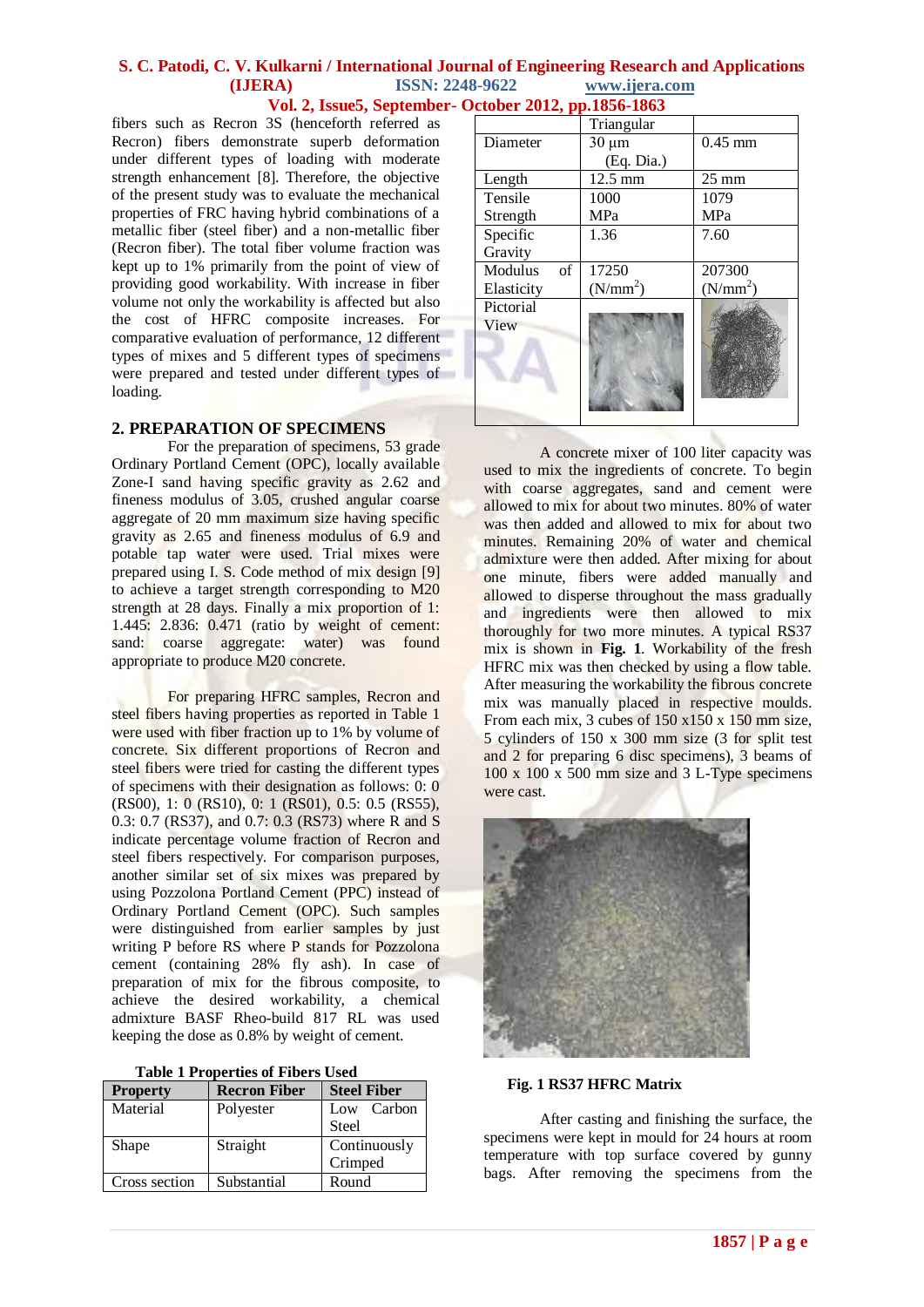moulds, they were numbered. The specimens were then put into curing tank for 28 days at room temperature. Before testing the samples white wash was applied over them to clearly see the development of cracks during the testing of specimens.

# **3. TESTS CONDUCTED AND RESULTS 3.1 Compressive Strength Test**

Compressive strength of concrete is the most useful and important property of concrete. Many other properties of concrete such as durability, resistance to shrinkage, Young's modulus, imperviousness etc. are dependent on the compressive strength of concrete. The purpose of the compression test is to determine the crushing strength of hardened concrete.

To measure the compressive strength, 3 cubes of size 150 mm were prepared (three specimens from each matrix) and tested under Compression Testing Machine of 2000 kN capacity under load control, as shown in the **Fig. 2**. The crack pattern at maximum load for cube having 1% Recron fiber volume (Cube RS10) is depicted in **Fig. 2**. The average test results of the there cube specimens for compressive strength of 12 different HFRC matrices are presented in Table 2.



**Fig. 2 RS10 Cube under Compression**

# **3.2 Split Tensile Strength Test**

Direct tension test of concrete is seldom made because of difficulties in mounting the specimens and uncertainties as to the secondary stresses induced by the holding devices. An indirect test for tensile strength of concrete developed originally in Brazil has been standardized by ASTM and is in general use. Accordingly, 3 specimens of cylindrical shape of diameter 150 mm and length 300 mm were tested under a Compression Testing Machine of 2000 kN capacity under a compressive load across the diameter along its length till the cylinder splits (**Fig. 3**). The tension develops in a direction at right angles to the line of action of the applied load. The magnitude of the tensile strength was worked out with the help of  $2P/(\pi L)$  where P is the ultimate load, D is diameter in mm and L is the length of specimen in mm. Results of split tensile strength are presented in the Table 2. The crack pattern observed for a no fiber content cylinder (RS00 mix) is depicted in the **Fig. 4**.



**Fig. 3 Split Tensile Strength Test** 





# **3.3 Flexural Strength Test**

The steel moulds of size 100 mm x 100 mm x 500 mm were used for casting the beam specimens. The simply supported beams were loaded at 1/3rd points as shown in **Fig. 5** keeping the span as 450 mm and were tested on a Universal Testing Machine of 200 kN capacity. Loaddisplacement readings were automatically recorded in a user defined file name on computer through a data acquisition system attached to a load sensor having a least count of 0.01 kN and a displacement sensor having a least count of 0.01 mm. The system also has facility to display online load displacement graph on screen and to generate a report based on the data acquired during the testing of the sample including X-Y plot.

Flexural strengths based on the ultimate load are reported here in Table 2 for 12 different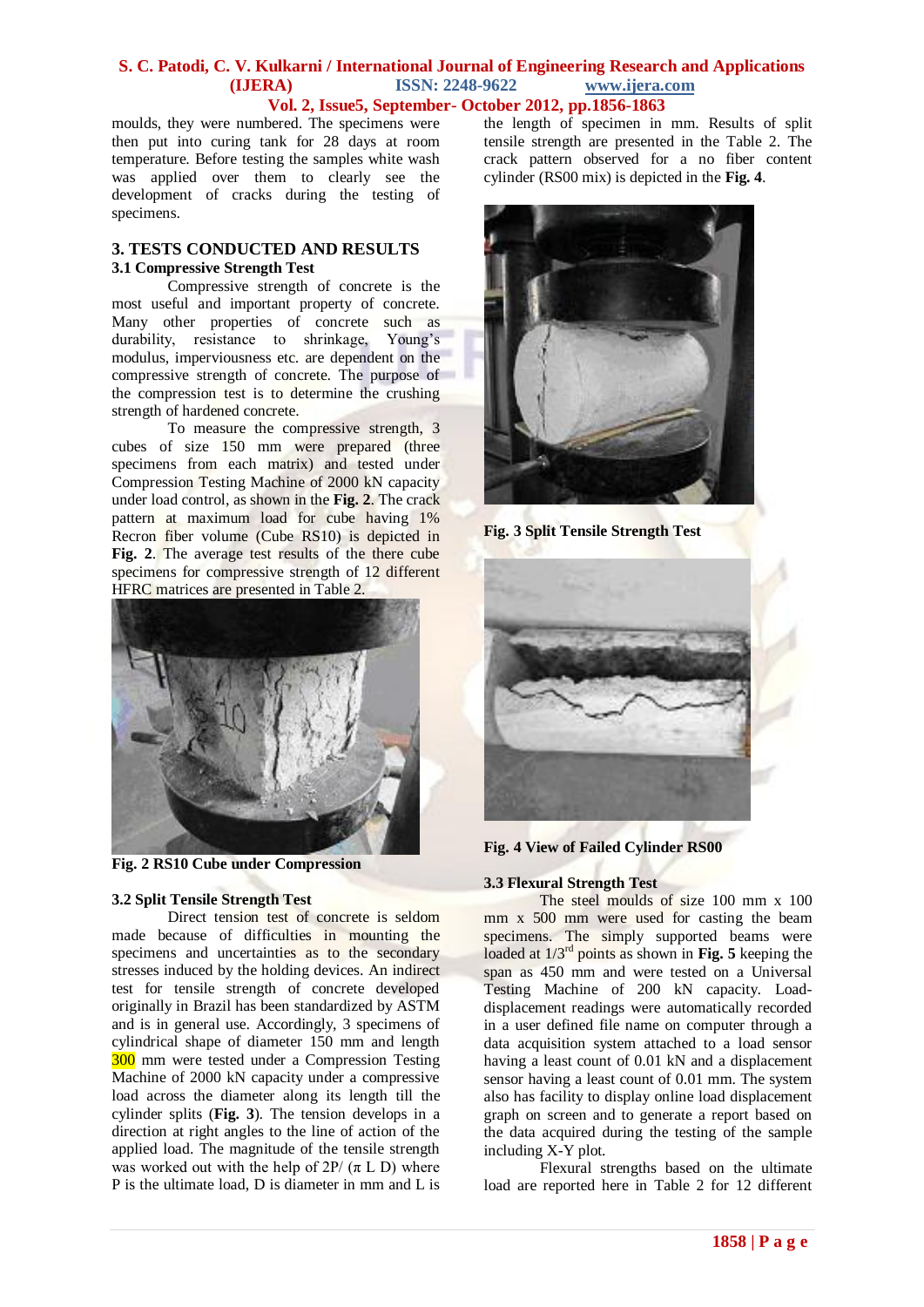matrices. A photo of broken beam having designation as RS10 is depicted here in **Fig. 6**. Also, load- deflection graphs for Beam RS00 and RS37 are compared in **Fig. 7**.



**Fig. 5 Beam Testing for Flexural Strength** 



**Fig. 6 View of Failed Beam RS10**

As per ASTM C1018, a measure of toughness (I5) is derived from the analysis of loaddeflection curve. It is defined as the ratio of area of load deflection graph up to 3 times the deflection at first crack and area of load deflection graph corresponding to first crack. Based on the loaddeflection graph, apparent toughness indices (I5) were calculated for all the beam specimens. Average value for each mix is reported here in Table 2.

#### **3.4 Shear Strength Test**

For the preparation of the specimens, the usual cube mould of size  $150 \times 150 \times 150$  mm was used with a wooden block of size  $150 \times 90 \times 60$  mm. This wooden block was inserted at one corner of cube mould and the final shape of the specimen thus appears after de-molding is of inverted L-shape. The setup suggested by Bairagi and Modhera [10] was used for such specimens. The loading arrangement for the L-Shaped specimen is shown in **Fig. 8**. For testing the specimen, the intended plane for shear failure is so designed that the part of the compressive load P does job of keeping the specimen vertically standing under the force.

The inverted L- Shaped specimens were tested on UTM of 200 kN capacity. Similar to beam bending test, load- displacement data was automatically recorded in a file with online display of plot of graph. A view of failed L-Type PRS73 specimen is shown in **Fig. 9**. Load- displacement

curves for RS00 and RS37 specimens are shown in **Fig. 10**.

The shear strength has been calculated by first finding the maximum applied force in the shear plane and then dividing it by the area of the plane (60 mm x 150 mm). The average test results of the three specimens are presented here in Table 2.



**Fig. 8 L-Type Specimen under Shear** 



**Fig. 9 View of Failed PRS73 L-Type Sample**

#### **3.5 Impact Test**

Impact strength is characterized by a large amount of external energy suddenly being applied to a structure or to a structural element. The "repeated impact", drop weight test yields the number of blows necessary to cause prescribed levels of distress in the test specimen. This is the simplest and realistic test method of all which can be used to compare the relative merits of different matrices and therefore, it was selected here for evaluating the response of cementitious composites under impact loading.

For the preparation of samples for impact test, cylindrical moulds of 150 mm diameter and 300 mm length were used. The specimens after 28 days curing were cut using concrete cutter into 64 mm size specimens. These disc specimens were then kept in the test setup as shown in the **Fig. 11** which was locally fabricated as per the ASTM standard.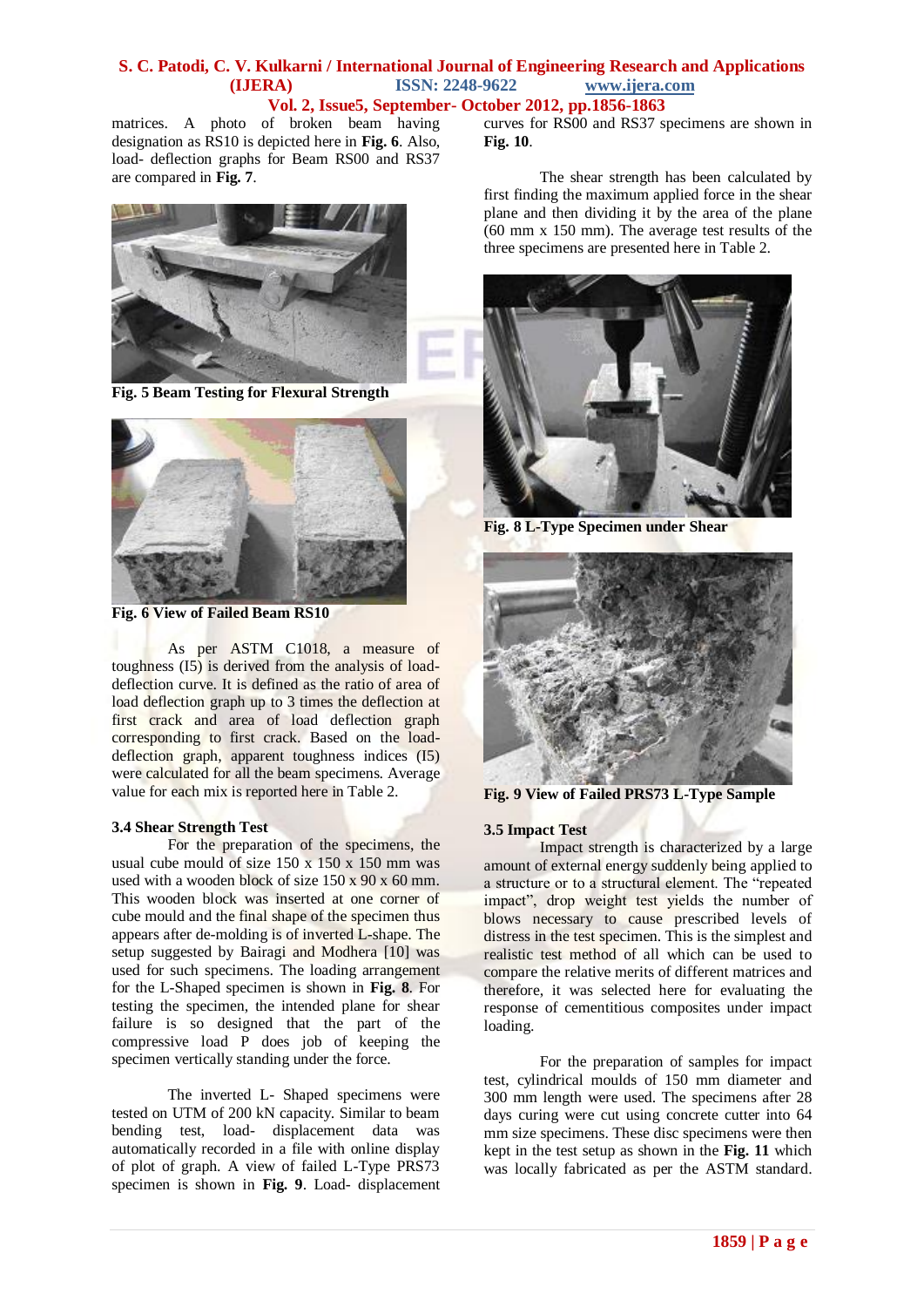The hammer of weight 4.54 kg was dropped through a height of 457 mm on the steel ball consecutively and number of blows required to cause the first visible crack on top of disc were recorded. The test was continued further by counting the number of blows exerted on the specimen before it fails to exhibit rebound, i.e. becomes a composition of separate parts rather than a solid body. The fracture surface of disk RS10 specimens having 1% Recron fibers is shown in **Fig. 12.** A bar chart shown in **Fig. 13** compares the number of blows required for the first crack and final failure of the specimen prepared from 12 different matrices.





**Fig. 12 View of Failed RS10 Disc Sample**

**Fig. 11 Setup for Impact Test on Disc**

| Sr.<br>No.     | <b>Fibrous Mix</b><br><b>Designation</b> | <b>Compressive</b><br><b>Stress</b><br>N/mm <sup>2</sup> | <b>Tensile</b><br><b>Stress</b><br>N/mm <sup>2</sup> | <b>Flexural</b><br><b>Stress</b><br>N/mm <sup>2</sup> | <b>Toughness</b><br><b>Index</b> | <b>Shear</b><br><b>Stress</b><br>N/mm <sup>2</sup> |
|----------------|------------------------------------------|----------------------------------------------------------|------------------------------------------------------|-------------------------------------------------------|----------------------------------|----------------------------------------------------|
| $\mathbf{1}$   | <b>RS00</b>                              | 28.44                                                    | 3.68                                                 | 4.67                                                  | $I_5$<br>--                      | 3.57                                               |
| $\overline{2}$ | <b>RS10</b>                              | 28.89                                                    | 3.96                                                 | 4.69                                                  | 2.36                             | 4.61                                               |
| 3              | <b>RS01</b>                              | 35.56                                                    | 5.66                                                 | 5.09                                                  | 2.87                             | 5.63                                               |
| $\overline{4}$ | <b>RS55</b>                              | 32.00                                                    | 4.81                                                 | 4.98                                                  | 2.78                             | 5.06                                               |
| 5              | <b>RS37</b>                              | 34.67                                                    | 6.22                                                 | 5.79                                                  | 3.13                             | 5.91                                               |
| 6              | <b>RS73</b>                              | 30.22                                                    | 4.24                                                 | 4.70                                                  | 2.50                             | 4.84                                               |
| $\overline{7}$ | <b>PRS00</b>                             | 28.00                                                    | 3.54                                                 | 4.60                                                  | $-$                              | 3.36                                               |
| 8              | <b>PRS10</b>                             | 28.44                                                    | 3.82                                                 | 4.65                                                  | 2.22                             | 4.48                                               |
| 9              | PRS01                                    | 35.11                                                    | 5.52                                                 | 4.78                                                  | 2.80                             | $\overline{5.08}$                                  |
| 10             | PRS55                                    | 31.11                                                    | 4.53                                                 | 4.66                                                  | 2.68                             | 4.65                                               |
| 11             | PRS37                                    | 33.78                                                    | 5.94                                                 | 5.06                                                  | 2.92                             | 5.76                                               |
| 12             | PRS73                                    | 29.33                                                    | 4.10                                                 | 4.55                                                  | 2.42                             | 3.80                                               |
|                |                                          |                                                          |                                                      |                                                       |                                  |                                                    |

**Table 2 Test Results of HFRC Specimens**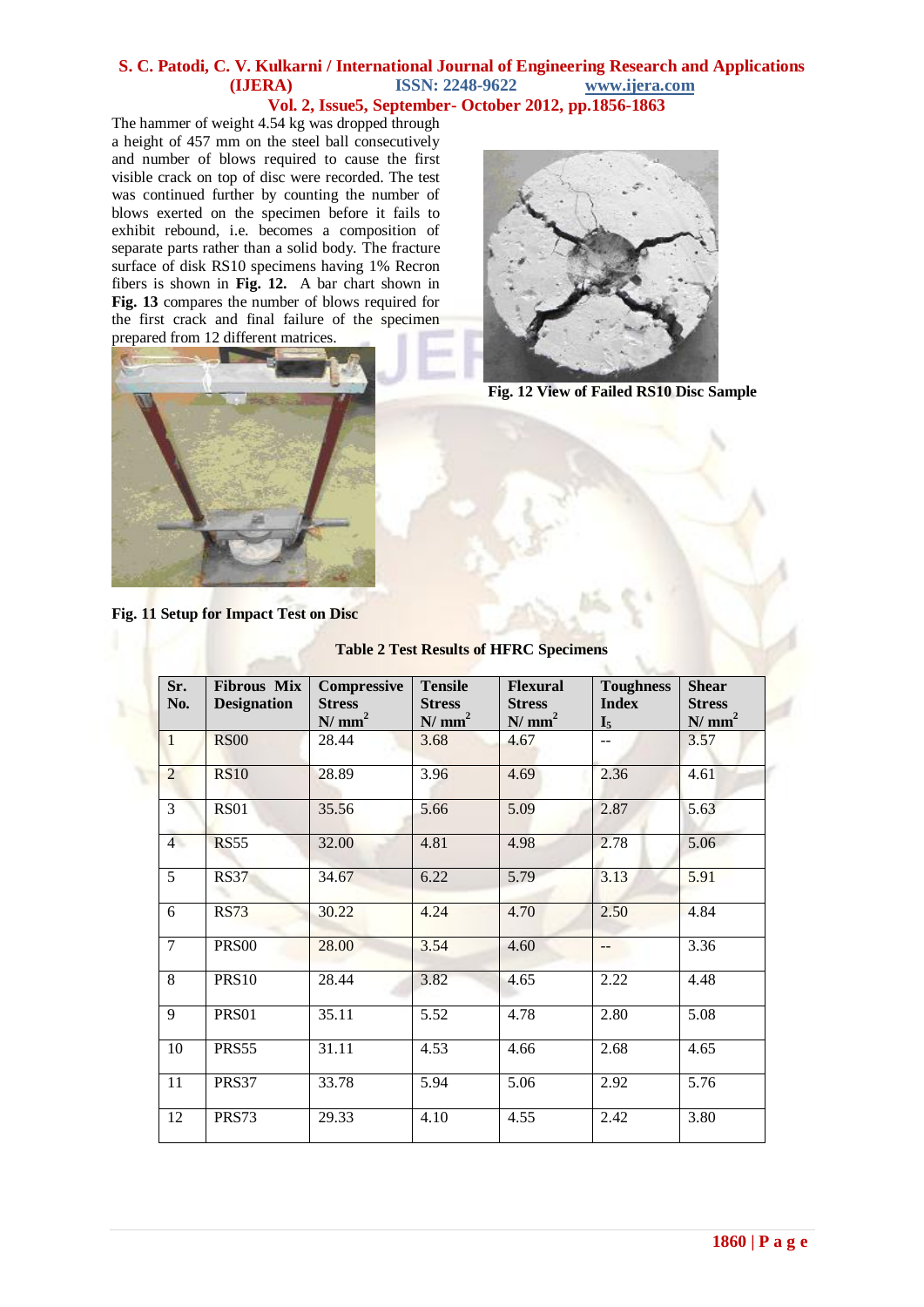

**Fig. 7 Load Deflection Graphs for Beams with and without Fibers**



 **Fig. 10 Load Displacement Graphs for L-Type Specimens with and without Fibers**



**Fig. 13 Results of Testing of Disc Specimens**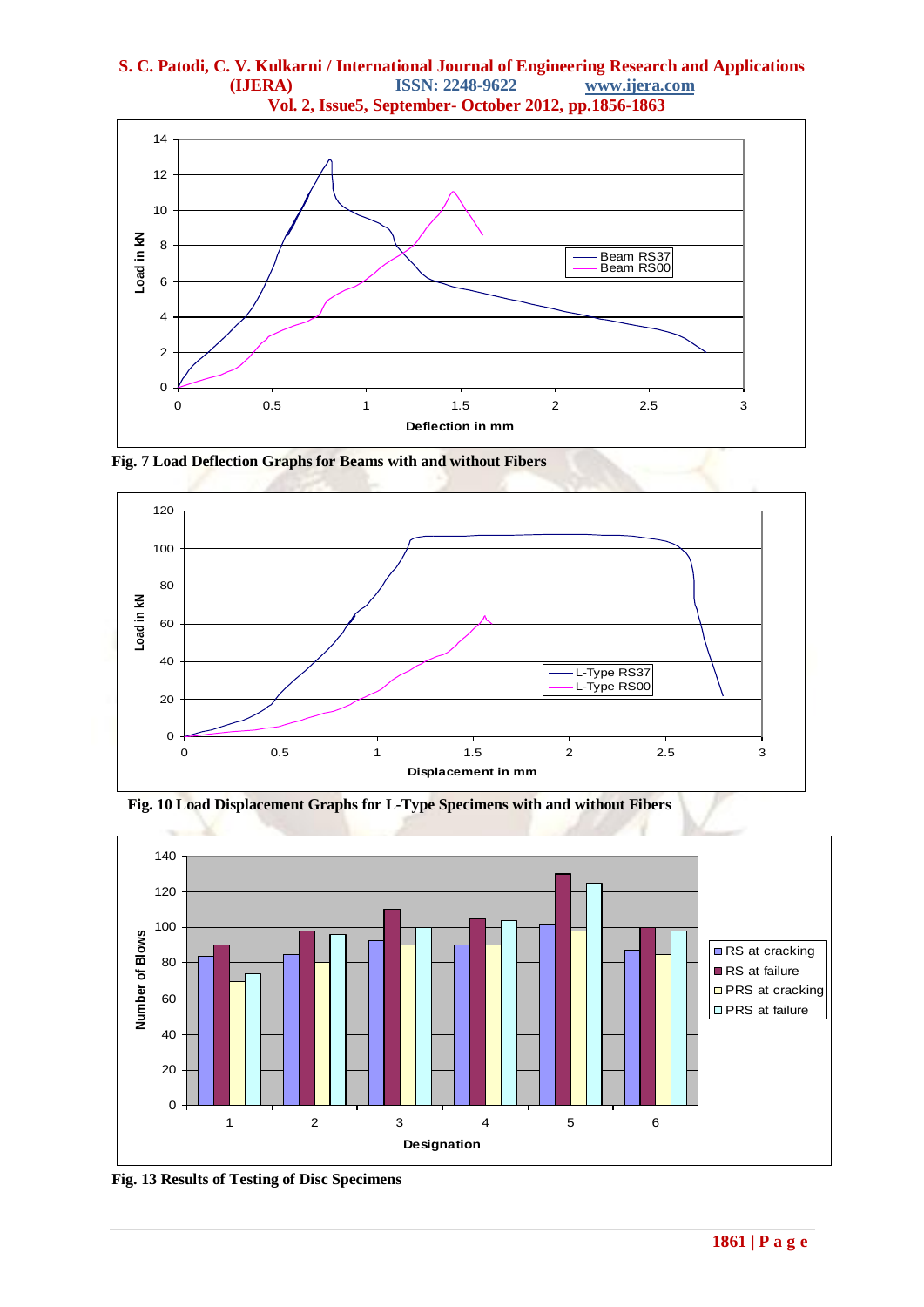# **4. DISCUSSION OF RESULTS**

 The compressive strength of all the fibrous matrices under investigation was found to increase with inclusion of fibers in the plain concrete. However, specimens having 1 % volume fraction of Recron fiber (RS10) indicated the marginal increase of 1.58% whereas specimens having 1% volume fraction of steel fibers (RS01) indicated the maximum increase to the tune of 25.04% compared to the plain concrete. RS37 specimens (having 0.3% of Recron fibers and 0.7% of steel fibers) followed closely with increase in compressive strength by 21.91%.

 The split tensile strength of all the fibrous composite matrices was significantly higher than that of plain concrete. A maximum increase of 69.02% of split tensile strength was indicated by RS37 matrix whereas RS01 samples indicated an increase of 53.80%. This is because in fibrous matrix when it cracks, the presence of fibers causes the load to be transferred from the cementitious composite to the fibers at the crack interface, thereby increasing the tensile load carrying capacity of the fibrous matrix.

 Flexural stress of RS37 sample was found to increase by 23.98% compared to RS00 sample. In case of RS01 matrix the comparative increase was 8.99%. Also, RS37 matrix indicated the highest toughness index (I5) of 3.13 while RS01 indicated the value of toughness index as 2.87. These apparent toughness indices were based on the cross head deflection at the loading point. Due to comparative nature of of the present study, the absolute values of the toughness may not be of much importance. Further, RS00 beam specimen indicated a sudden (brittle) failure whereas RS37 specimen indicated a ductile behavior as can be seen from the **Fig. 7**. Similar strain softening behavior was indicated by all other fibrous matrices also. By bridging across the macro cracks, the fibers obviously affect the post peak load response of concrete.

 The ultimate single shear strength of all the fibrous concrete was also significantly higher that that of no fiber concrete as can be seen from the experimental results presented in Table 2. The maximum increase in shear strength was indicated by RS37 L-Type of specimens, the increase being 65.55% relative to plain concrete. RS01 and RS 55 L-Type of specimens also gave an encouraging performance in shear. The shear strengths of these matrices were 57.70% and 41.74% higher relative to that of plain concrete. A comparison of performance of RS37 and RS00 samples is made in **Fig. 10** where one can clearly see that RS00 L-Type of specimen indicates a sudden failure whereas RS37 specimen indicates a prolonged failure due to the presence of fibers at the shearing plane. The horizontal straight line in curve of RS37 specimen shows displacement (sliding) of the

projected portion of inverted L-Type of specimen at the shearing plane due to shearing load.

• The average of 6 disc specimens (prepared by cutting two cylinders) was considered as per ASTM standard for evaluating the relative performance of different matrices. The numbers of blows required for final failure by OPC specimens were 90, 98, 110, 105, 130 and 100 respectively by RS00, RS10, RS01, RS55, RS37 and RS73 disc specimens whereas numbers of blows required for final failure by PPC specimens were 74, 96, 100, 104, 125 and 98 respectively by PRS00, PRS10, PRS01, PRS55, PRS37 and PRS73 disc specimens. The increase in impact strength of RS37 was noticed as 44.44% and that of RS 01 was found as 22.22% compared to RS00 disc specimens. Thus, RS37 disk specimens show the maximum impact resistance compared to the RS00 disk specimens. Actually speaking, this test also gives an idea about fatigue capacity because it repeatedly applies a load to the specimen instead of failing it with one massive blow. The bar chart depicted in Fig. 13 clearly indicates the relative performance of RS and PRS matrices at cracking and at final failure. In the **Fig. 13**, the designations 1, 2, 3, 4, 5 and 6 corresponds respectively to 00, 10, 01, 55, 37, and 73 volume fractions of Recron and steel fibers.

All the PRS specimens (samples prepared from PPC) followed the same trend as indicated by RS specimens (samples prepared from OPC). However, the values of different stresses were found slightly less in case of PRS matrices compared to RS matrices. This is due to the reason that strength development at early ages is typically slower in green concrete (PPC) than that for conventional concrete (OPC), especially at higher level of replacement. At later ages, after proper curing, green concrete specimens are likely to give at least same performance, if not better compared to the specimens prepared from OPC.

# **5. CONCLUSIONS**

Among the 12 different fibrous matrices considered in the present investigation, matrix having 1% volume fraction of steel fibers (RS01 specimens) indicated the maximum increase in compressive strength whereas matrix having 0.3% of Recron and 0.7% of steel fiber volume fraction (RS37 specimens) had the best performance in tensile stress, flexural stress and shear stress. The combined behavior of RS37 matrix was found more balanced in terms of strength and post- peak ductility. This matrix also indicated the best resistance against impact and the maximum toughness. Thus, the optimum fiber ratio of Recron and steel fibers for HFRC matrix was found to be 0.3: 0.7 for overall better performance and, therefore, offer potential advantages in improving concrete properties.